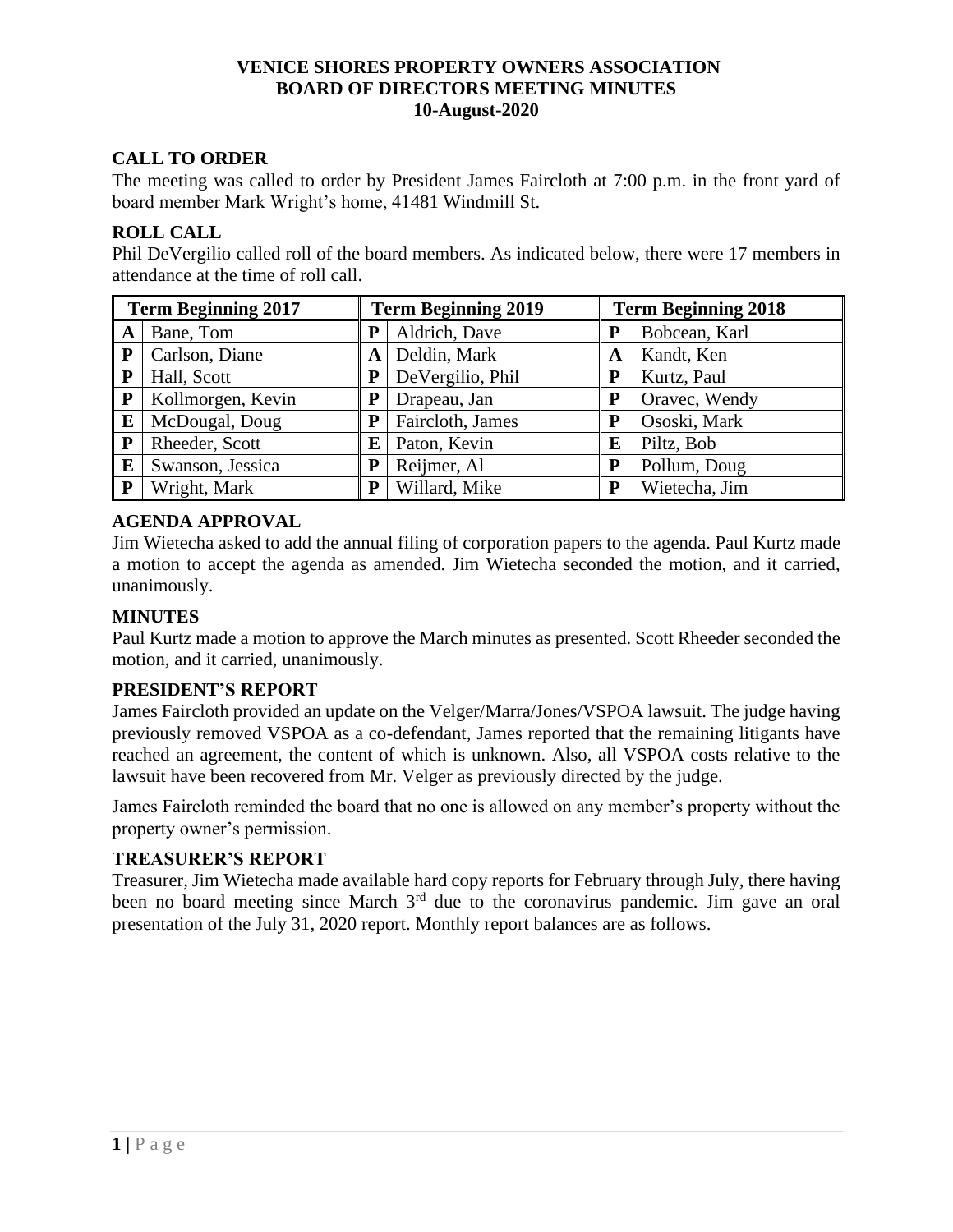Jim Wietecha presented the treasurer's report for February.

| <b>Month</b><br><b>Ending</b> | General<br>Fund | Canal<br>Weed<br>Control | Canal<br>Maint. | <b>Snow</b><br>Removal | CD     | <b>Total</b> |
|-------------------------------|-----------------|--------------------------|-----------------|------------------------|--------|--------------|
| 29-Feb-20                     | \$132,565,35    | \$4,674.10               | \$48,352.17     | \$4,635.75             | \$0.00 | \$190.227.37 |

The unrestricted fund balance is \$126,924.17.

Jim Wietecha presented the treasurer's report for March.

| <b>Month</b><br>Ending | General<br>Fund | Canal<br>Weed<br>Control | Canal<br>Maint. | <b>Snow</b><br>Removal | <b>CD</b> | Total        |
|------------------------|-----------------|--------------------------|-----------------|------------------------|-----------|--------------|
| 31-Mar-20              | \$132,885.96    | \$6,844.10               | \$48,507.17     | \$5,255.75             | \$0.00    | \$193,492.98 |

The unrestricted fund balance is \$136,946.87.

Jim Wietecha presented the treasurer's report for April.

| <b>Month</b><br>Ending | General<br>Fund | Canal<br>Weed<br>Control | Canal<br>Maint. | <b>Snow</b><br>Removal | <b>CD</b> | <b>Total</b> |
|------------------------|-----------------|--------------------------|-----------------|------------------------|-----------|--------------|
| 30-Apr-20              | \$132,929.54    | \$7,509.10               | \$48,554.67     | \$4,195.75             | \$0.00    | \$193,189.06 |

The unrestricted fund balance is \$140,258.55.

Jim Wietecha presented the treasurer's report for May.

| <b>Month</b><br>Ending | General<br>Fund | Canal<br>Weed<br>Control | Canal<br>Maint. | Snow<br>Removal | CD     | Total        |
|------------------------|-----------------|--------------------------|-----------------|-----------------|--------|--------------|
| 31-May-20              | \$134,101.65    | \$7,999.10               | \$48,589.67     | \$4,335.75      | \$0.00 | \$195,026.17 |

The unrestricted fund balance is \$142,936.85.

Jim Wietecha presented the treasurer's report for June.

| <b>Month</b><br><b>Ending</b> | General<br>Fund | Canal<br>Weed<br>Control | Canal<br>Maint. | Snow<br>Removal | CD     | Total        |
|-------------------------------|-----------------|--------------------------|-----------------|-----------------|--------|--------------|
| 30-Jun-20                     | \$123.968.04    | \$8.069.10               | \$48,594,67     | \$4,355.75      | \$0.00 | \$184,987.56 |

The unrestricted fund balance is \$143,417.21.

Jim Wietecha presented the treasurer's report for July.

| <b>Month</b><br><b>Ending</b> | General<br>Fund | Canal<br>Weed<br>Control | Canal<br>Maint. | <b>Snow</b><br>Removal | CD     | Total        |
|-------------------------------|-----------------|--------------------------|-----------------|------------------------|--------|--------------|
| 31-Jul-20                     | \$123.931.12    | \$8.119.10               | \$48,594.67     | \$4.355.75             | \$0.00 | \$185,000.64 |

The unrestricted fund balance is \$143,554.40.

Mark Ososki made a motion to accept the February through July treasurer's reports. Karl Bobcean seconded the motion, and it carried, unanimously. Noted in the July report, 2020 dues and assessments for all 271 lots have been paid.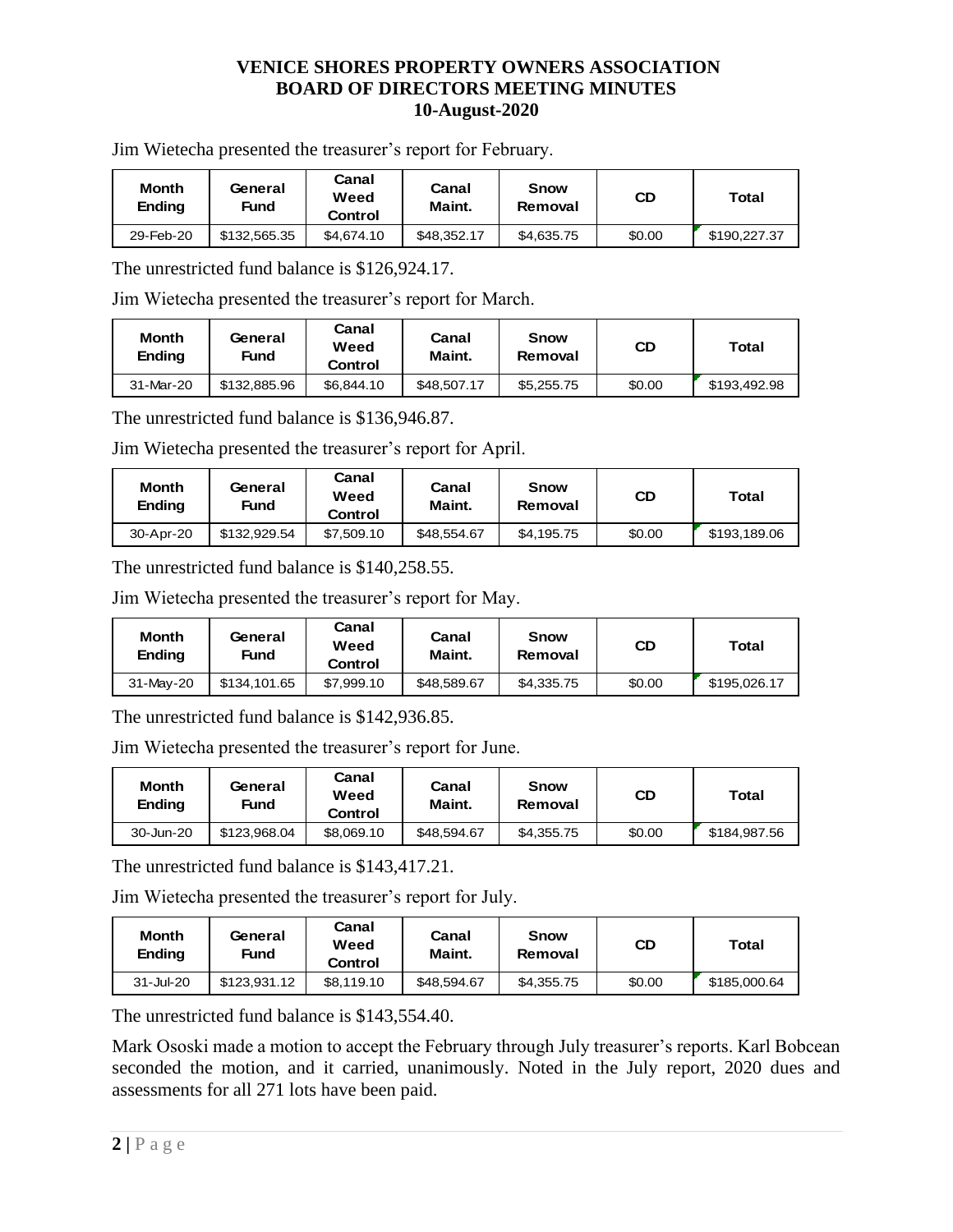Jim Wietecha reported that he has prepared a recommended 2021 budget. Proposed dues and assessments are as follows.

| <b>FUND</b>              | 2020<br><b>Approved</b> | 2021<br><b>Proposed</b> |
|--------------------------|-------------------------|-------------------------|
| General                  | \$220.00                | \$90.00                 |
| <b>Weed Maintenance</b>  | 70.00                   | 70.00                   |
| <b>Canal Maintenance</b> | 5.00                    | 0.00                    |
| <b>Snow Maintenance</b>  | 20.00                   | 20.00                   |
| <b>Total</b>             | \$315.00                | \$180.00                |

Mark Wright made a motion to authorize \$20.00 for corporation filing. Scott Rheeder seconded the motion, and it carried, unanimously.

Jim Wietecha stated that the annual audit is due. A committee composed of Jim Wietecha, Kevin Paton, Mark Wright, and Mark Deldin will meet to complete an internal audit.

# **RECORD RETENTION/WEB REPORT**

Mark Ososki stated that everything is up to date.

# **CORRESPONDING SECRETARY'S REPORT**

Jessica Swanson, the corresponding secretary was unable to attend the meeting.

Because of the pandemic, James Faircloth described a proposed procedure for the election of board members by a drive-through process. If the pandemic persists, the procedure could also be used to approve the proposed 2021 dues and assessments, which normally occurs at the November general membership meeting.

## **SOCIAL MEDIA**

There was nothing to report.

## **CANAL COMMITTEE**

Mark Wright asked if anyone had noted any incidence of ineffective canal weed control. Mark will notify the contractor where spot weed control is needed.

Mark Wright asked for help taking canal water samples for analysis. There were several volunteers.

## **MAINTENANCE COMMITTEE**

Scott Hall reported that the 2020 lawn contract is in effect.

Kevin Kollmorgen suggested that someone else take over the snow removal supervision, since he no longer spends his winters in Michigan. Scott Hall volunteered to take over for Kevin.

Doug Pollum reported that there are a few corrections that the electricians need to make to the catch basin pump installations, following which he will submit the electrical contractor's invoice for payment.

Doug Pollum stated that the muni-balls all need a check of the inflation pressures, since this hasn't been done since the fall of 2019.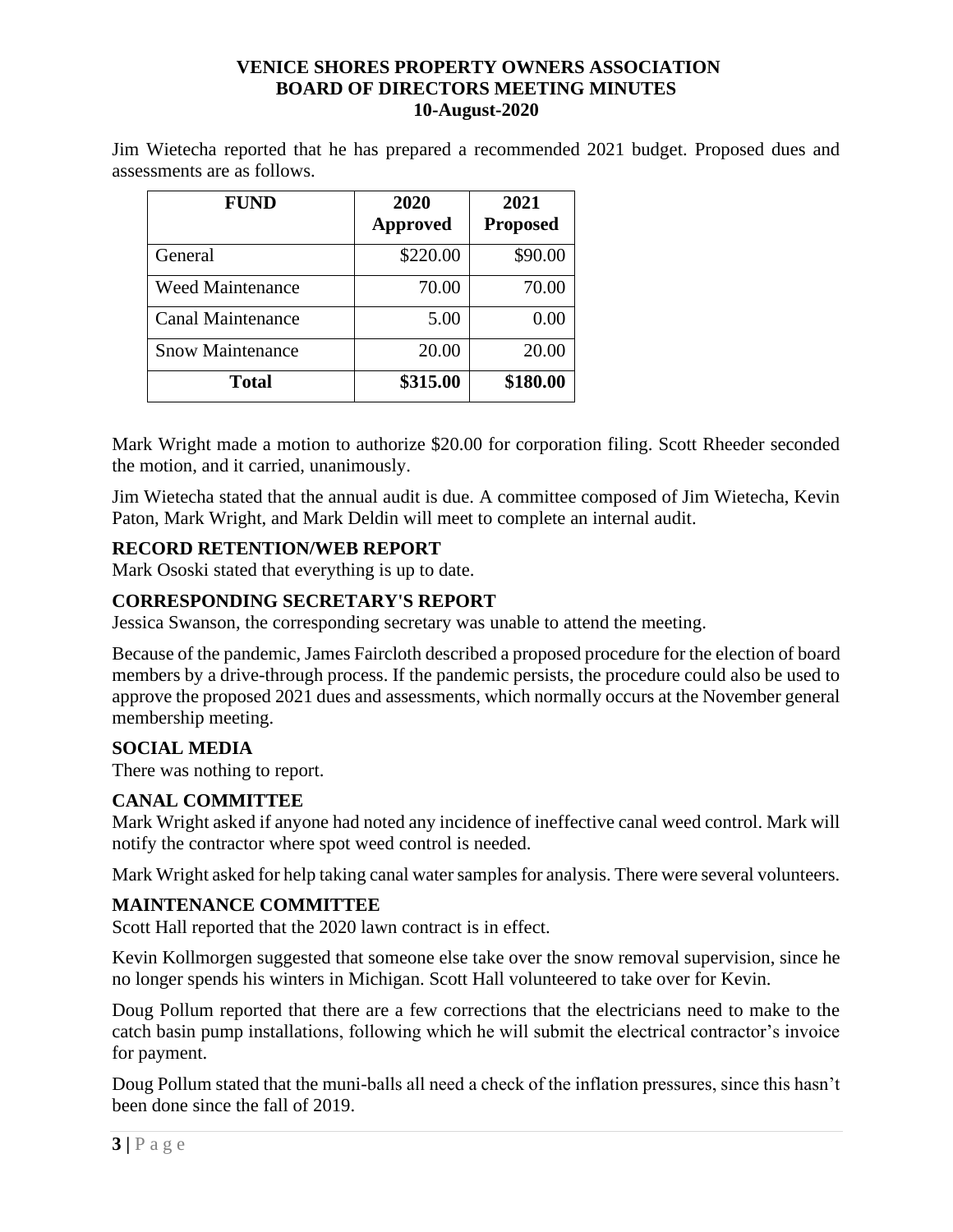Discussion took place on flood prevention at the Canal 2 and 3 San Juan crossovers and at the Bayhaven entrance crossover. A committee consisting of Al Reijmer, Paul Kurtz, and Mark Wright will address this.

# **BUILDING COMMITTEE**

Mark Ososki reported that the homeowner at 41237 Windmill continues to make excuses as to why he has not complied with the agreement to apply masonry to the chimney as shown on the approved house plans. Following discussion, Mark Wright moved that if the existing agreement has not been signed, that we require completion by May 31, 2021. Additionally, should the house be listed for sale at any time, we will put a lien on the property until the violation has been corrected. Paul Kurtz seconded the motion, and it carried, unanimously.

## **DEED RESTRICTION REVIEW COMMITTEE**

Al Reijmer noted that he has seen various watercraft throwing sizable wakes on canal 1.

Jan Drapeau presented the following violations of the deed restrictions and action taken.

- 41501 Bayhaven Motorhome in driveway Removed No letter sent.
- 41364 Bayhaven Motorhome in driveway Moved, but still not in a side yard Letter sent.
- 31815 North River Rd. Boat extending into canal Letter sent. Corrected.
- North River Rd. Vacant Lot 269 Boat extending into canal Corrected No letter sent.
- 41221 Bayhaven Shed violation Letter sent Corrected.
- 41432 Clairpointe Bow extending into canal Corrected No letter sent.
- 31200 San Juan Fence exceeding 4-ft. Letter sent.
- 41206 Clairpointe Shed violation Letter sent.

## **CIVIC AFFAIRS**

There was nothing new to report.

## **WELCOMING COMMITTEE**

Diane Carlson requested information of any new residents.

## **EVENTS COMMITTEE**

Diane Carlson asked for a volunteer(s) to plan the 2021 No Winter Blues event.

### **NOMINATING COMMITTEE**

James Faircloth reported that Jessica Swanson has received applications from all eight board members who are up for reelection.

### **OLD BUSINESS**

Mark Ososki presented a report tallying email voting on eight issues that have arisen during the period since the March 3<sup>rd</sup> meeting. Mark's report appears as an attachment to these minutes. Regarding Doug Pollum's motion number 1, treasurer, Jim Wietecha has not issued the \$150 check to Mark Ososki, citing a state rule requiring liability insurance for any contractor providing a service to a non-profit organization, the penalty being the loss of non-profit status.

### **NEW BUSINESS**

Because the first Monday in September falls on the Labor Day holiday, the September board meeting will be held on Monday, September 14<sup>th</sup>.